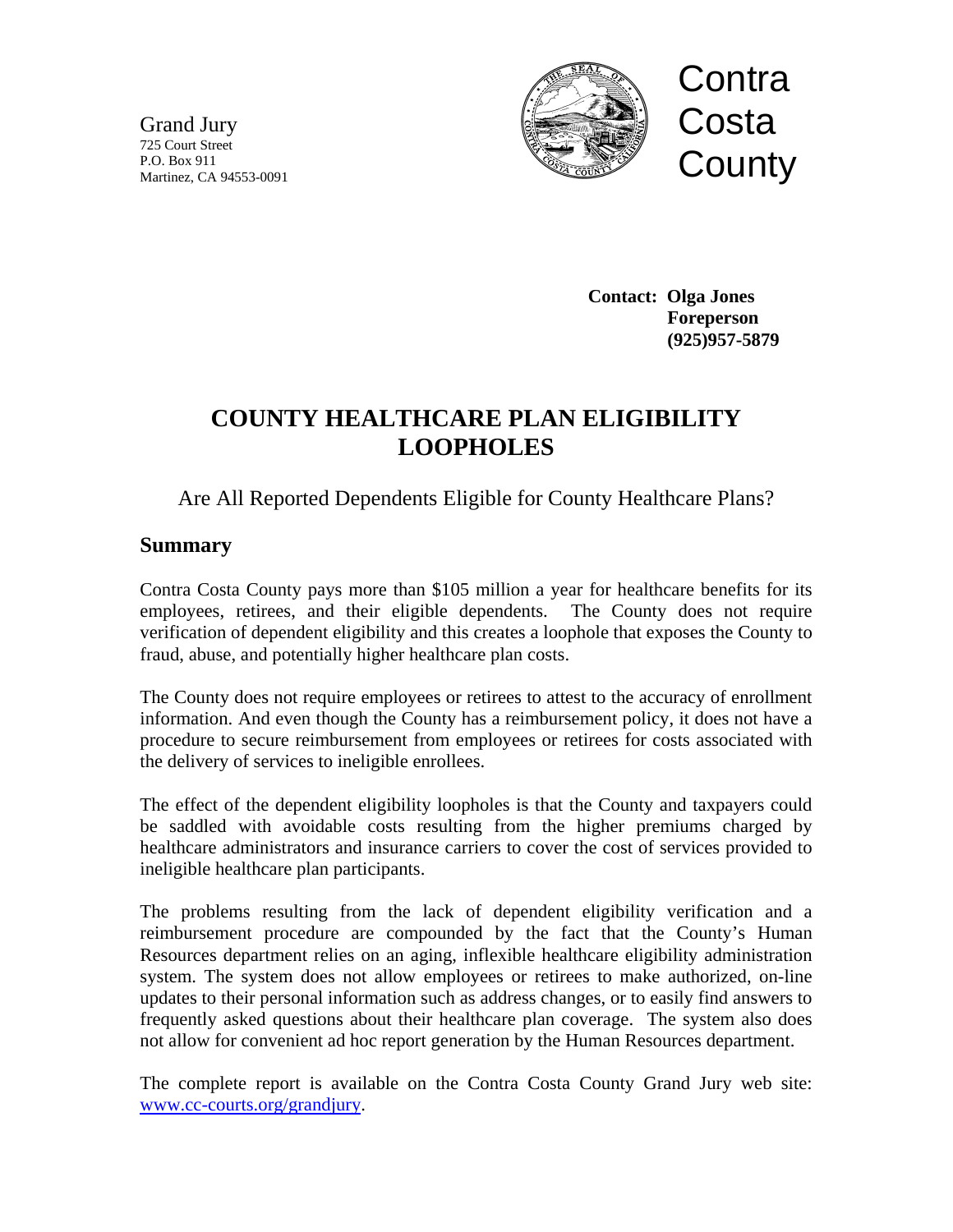## **CONTRA COSTA COUNTY GRAND JURY REPORT 0703**

## **COUNTY HEALTHCARE PLAN ELIGIBILITY LOOPHOLES**

Are All Reported Dependents Eligible for County Healthcare Plans?

#### **TO: Contra Costa County Board of Supervisors Contra Costa County Administrator**

#### **BACKGROUND**

Contra Costa County ("County") allocates a significant portion of its annual operating budget (over \$105 million per year) to cover the cost of providing medical and dental ("healthcare") benefits to its active employees, retirees, and dependents.

The County makes a variety of healthcare plans available to its employees, retirees, and their eligible dependents. Under the terms of Memoranda of Understanding with several collective bargaining units (labor union locals), as well as enabling resolutions by the Board of Supervisors on behalf of management and non-union employees, retirees, and eligible dependents, the County pays an average of 86.5% of the monthly premiums for their healthcare plans. Employees and retirees pay, on average, the remaining 13.5%.

The County's Human Resources ("HR") department is responsible for enrolling participants in County healthcare benefit plans and for verifying that enrollees are eligible, and that they remain eligible. The department also is responsible for processing updates to eligibility records such as the addition of new dependents and the deletion of dependents that are no longer eligible.

The HR department reports that a requirement is under consideration, however, currently the department does not have a requirement or a procedure to verify eligibility. The HR department also does not have a procedure to verify reported dependents. And while the County has a policy requiring reimbursement "for all costs associated with the delivery of medical or dental services to an ineligible person," the HR department does not have a procedure to secure reimbursement.

Additionally, while the search for a replacement system is reportedly under consideration, currently the HR department relies on an aging, inflexible healthcare eligibility administration system to record, manage, analyze, and report on eligibility data for the County's more than 28,300 employees, retirees, and dependents.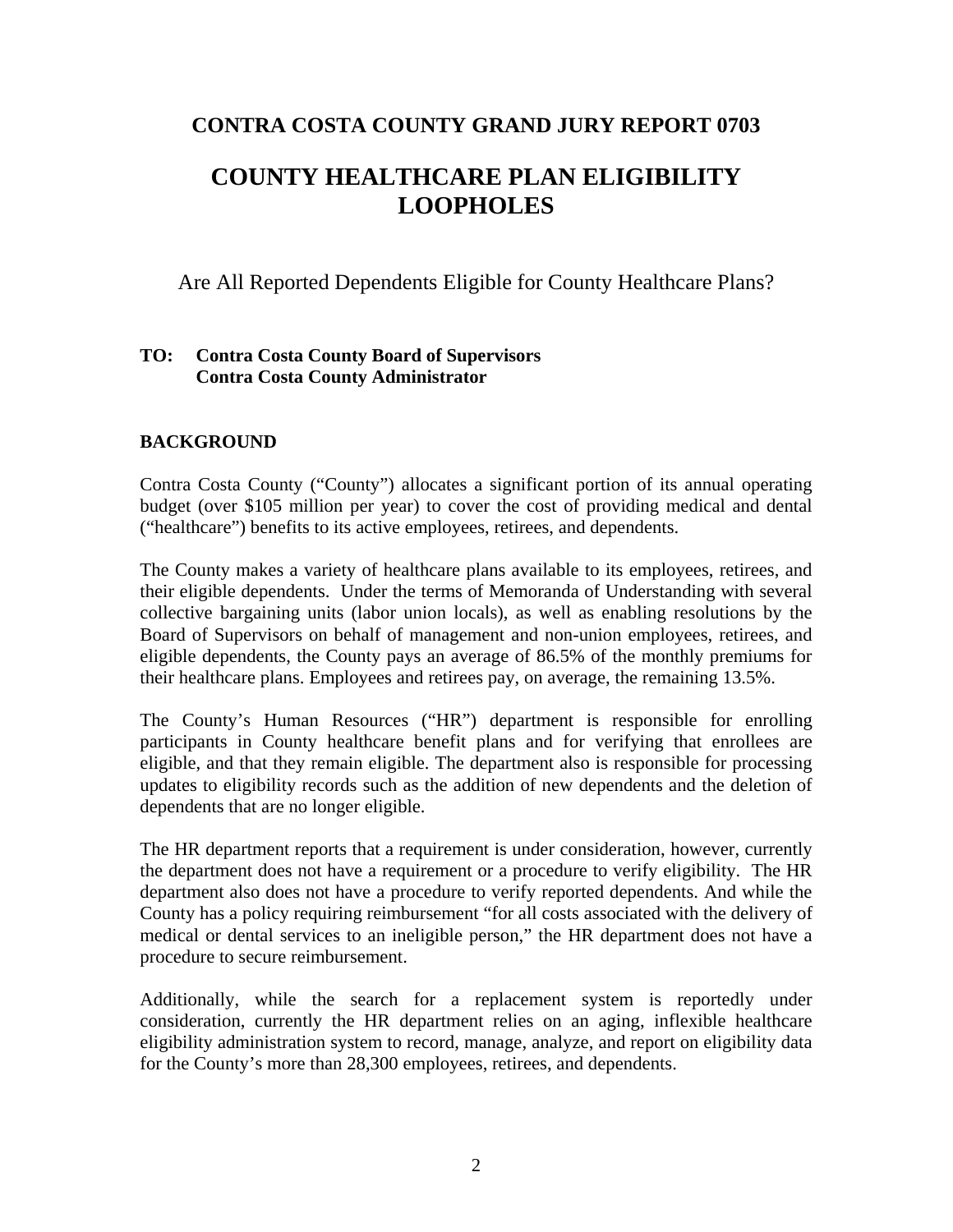The lack of dependent eligibility verification procedures, combined with an inefficient eligibility system, creates a potential for fraud and abuse. As a result, the County and taxpayers could be liable for the additional expense resulting from the higher healthcare premiums attributable to ineligible dependents.

## **FINDINGS**

- 1. The County contracts with, and is billed monthly by, healthcare plan administrators and insurance carriers on either an "individual" (employee or retiree only) or "family" (employee or retiree plus dependents) basis. The County pays one monthly insurance premium amount per plan for employees and retirees with no dependents ("individual") and another negotiated monthly rate for employees and retirees with dependents ("family"), regardless of the number of dependents reported per family.
- 2. Based on representative monthly data (September 2006), the County pays healthcare insurance premiums averaging \$8.8 million per month--over \$105 million annually. Employee and retiree premiums average \$1.37 million monthly—over \$16.4 million annually.
- 3. Based on representative data (September 2006), the County maintains combined medical and/or dental plan eligibility records for approximately 7,800 employees, 4,200 retirees, 330 surviving spouses, and 16,000 reported dependent spouses, children, and domestic partners.
- 4. The County contracts with its healthcare plan administrators and insurance carriers on a "fully-insured" basis. Under this financial arrangement, healthcare administrators and carriers are responsible for all costs in excess of the premiums collected from the County during a specified contract period. The negotiated premiums include anticipated costs for the benefits, administrative costs, and a profit for the administrators and carriers.
- 5. Each year, healthcare plan administrators and insurance carriers audit premiums and benefits paid, and increase premiums for subsequent years if benefits paid in the prior year exceeded premiums received.
- 6. County healthcare plan participation is available to "eligible dependents." Eligible dependents are defined as legal spouses, qualified domestic partners, unmarried children under the age of 19 for whom the employee or retiree has legal responsibility, and children under the age of 25 that, according to IRS regulations, are more than 50% dependent on the employee or retiree, and who are anticipated to be claimed as dependent children on the employee's or retiree's income tax return. Eligible dependents between the ages of 19-25 need not be full-time students to be eligible to participate in the healthcare plans. Disabled children over the age of 19 are also eligible to participate provided their disability occurred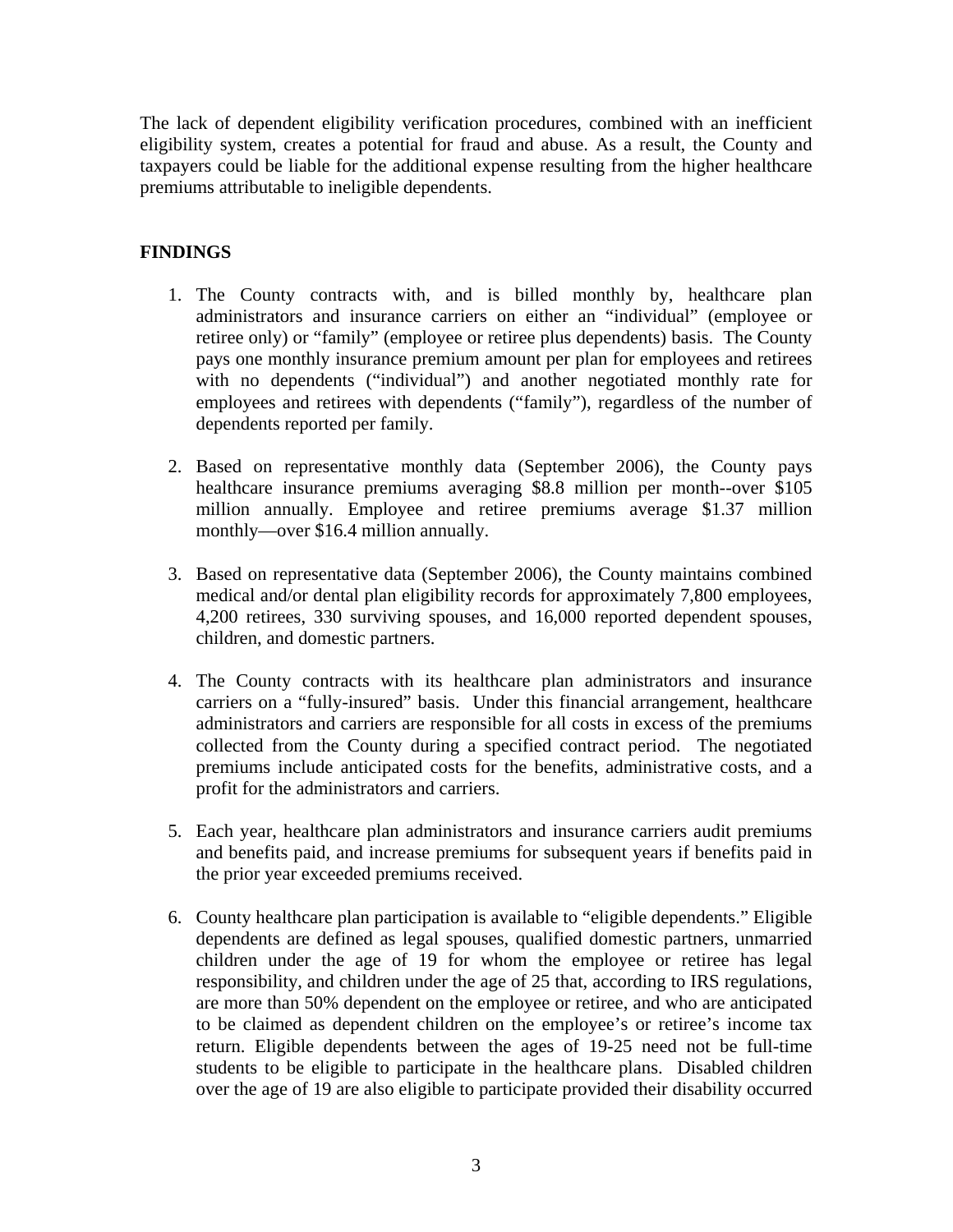prior to their reaching the age of 19, and that they also are dependents as defined by IRS regulations.

- 7. The HR department is responsible for the administration of healthcare plan eligibility polices, the maintenance of eligibility records, and the monthly reporting of eligibility information to healthcare plan administrators and insurance carriers.
- 8. The HR department relies on employees and retirees to enroll dependents. This is accomplished through the use of either an "Open Enrollment Change Form" or "Health And Dental Plan Enrollment Form." The latter specifies that, outside of annual open enrollment periods, employees and retirees are responsible for timely notification regarding the addition of eligible dependents; i.e., within 60 days of a qualifying event such as marriage or childbirth.
- 9. The "Open Enrollment Change Form" and "Health And Dental Plan Enrollment Form" also serve as the method by which employees and retirees are expected to report that dependents are no longer eligible. However, neither form obligates employees and retirees to report dependent deletions within any specified period.
- 10. Neither the "Open Enrollment Change Form" or the "Health And Dental Plan Enrollment Form" require employees or retirees to attest, by means of a signature, and under penalty of perjury, to the accuracy of the enrollment or deletion information they provide to the HR department.
- 11. The HR department does not verify that dependents reported during the enrollment process meet eligibility requirements for participation in the County's healthcare plans or that they remain eligible.
- 12. The County's "2007 Employee Benefits Information and Open Enrollment Guide" includes the following policy statement: "It is against County Policy for an employee to enroll ineligible persons as dependents; to do so may subject the employee to disciplinary action as well as the obligation to reimburse the plan for all costs associated with the delivery of medical or dental services to an ineligible person."
- 13. The HR department does not have a procedure to secure reimbursement from employees or retirees of all costs associated with the delivery of medical or dental services to an ineligible healthcare plan enrollee.
- 14. The HR department does not require all of its healthcare plan administrators and insurance carriers to verify by means of quality assurance "self-audits" or external audits that all the County's healthcare plan contract provisions are being met; i.e., eligibility determination, plan coverage limits, customer service expectations, etc.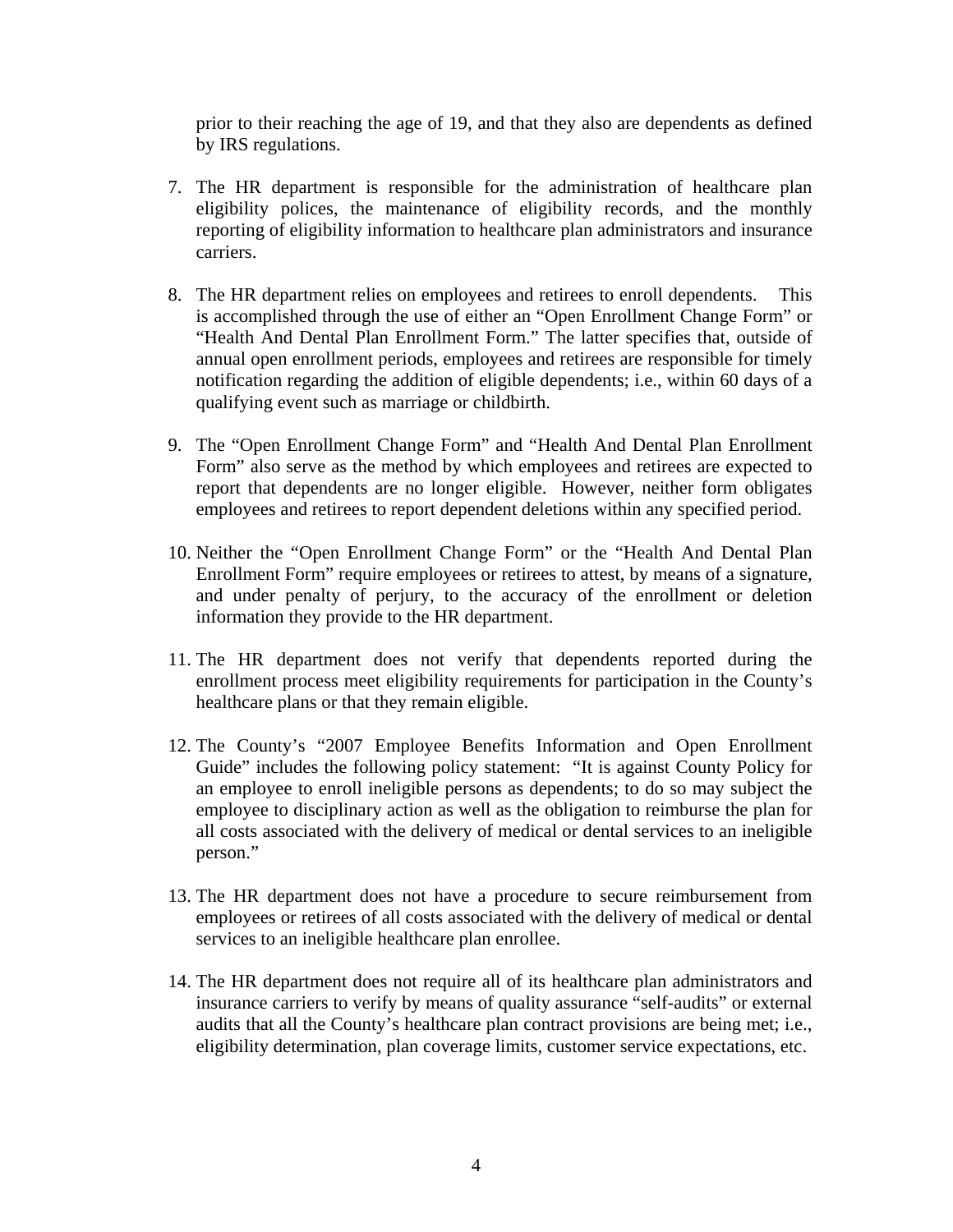- 15. The healthcare eligibility benefits administration computer system, installed in 1989, does not allow for automated, self-service inquires and information updates by eligible employees, retirees, and dependents. The system's limited flexibility also does not allow the HR department to easily generate the ad hoc reports necessary to help analyze eligibility data.
- 16. The HR department hopes to replace its aging healthcare benefits administration system. Qualified data processing system vendors will be given the opportunity to submit proposals for a new system to meet the County's requirements.

#### **CONCLUSIONS**

- 1. The County's "fully-insured" contracts with healthcare plan administrators and insurance carriers do not protect the County or taxpayers from future premium increases that could include a factor to recover any past financial losses or to guard against any future financial losses associated with ineligible dependents.
- 2. The HR department does not have a procedure for verifying the initial and ongoing eligibility of reported dependents, for requiring employees and retirees to attest to the accuracy of enrollment information, or for requiring timely reporting of dependent deletions. Therefore, the County is at risk for potential fraud and abuse, and any healthcare plan premium increases attributable to the ineligible dependents.
- 3. The lack of a procedure to secure reimbursement from employees and retirees for enrolling ineligible dependents means they are not held accountable for their actions and that there is no deterrent to future misrepresentation by other employees or retirees. As a result, the County remains open to potential fraud and abuse since it could be paying monthly insurance premiums for ineligible enrollees.
- 4. The HR department's aging healthcare eligibility system is not an adequate tool to allow the department to act effectively on behalf of the County or the thousands of employees, retirees and dependents it serves. Its 1980's-era design means that it is an increasingly inflexible and inefficient means to record, manage, analyze and report on important personnel data. Further, the system does not allow employees and retirees to easily access medical and dental plan information or to make authorized changes to their personal information.
- **5.** Many large group healthcare plan purchasers like the County require their plan administrators or insurance carriers to periodically verify by means of self or outside audits that all their contractual requirements relating to plan eligibility, coverage limits, and customer service are being met. Such a requirement appropriately places the responsibility on administrators and carriers rather than the purchasing group and its enrollees to document their performance.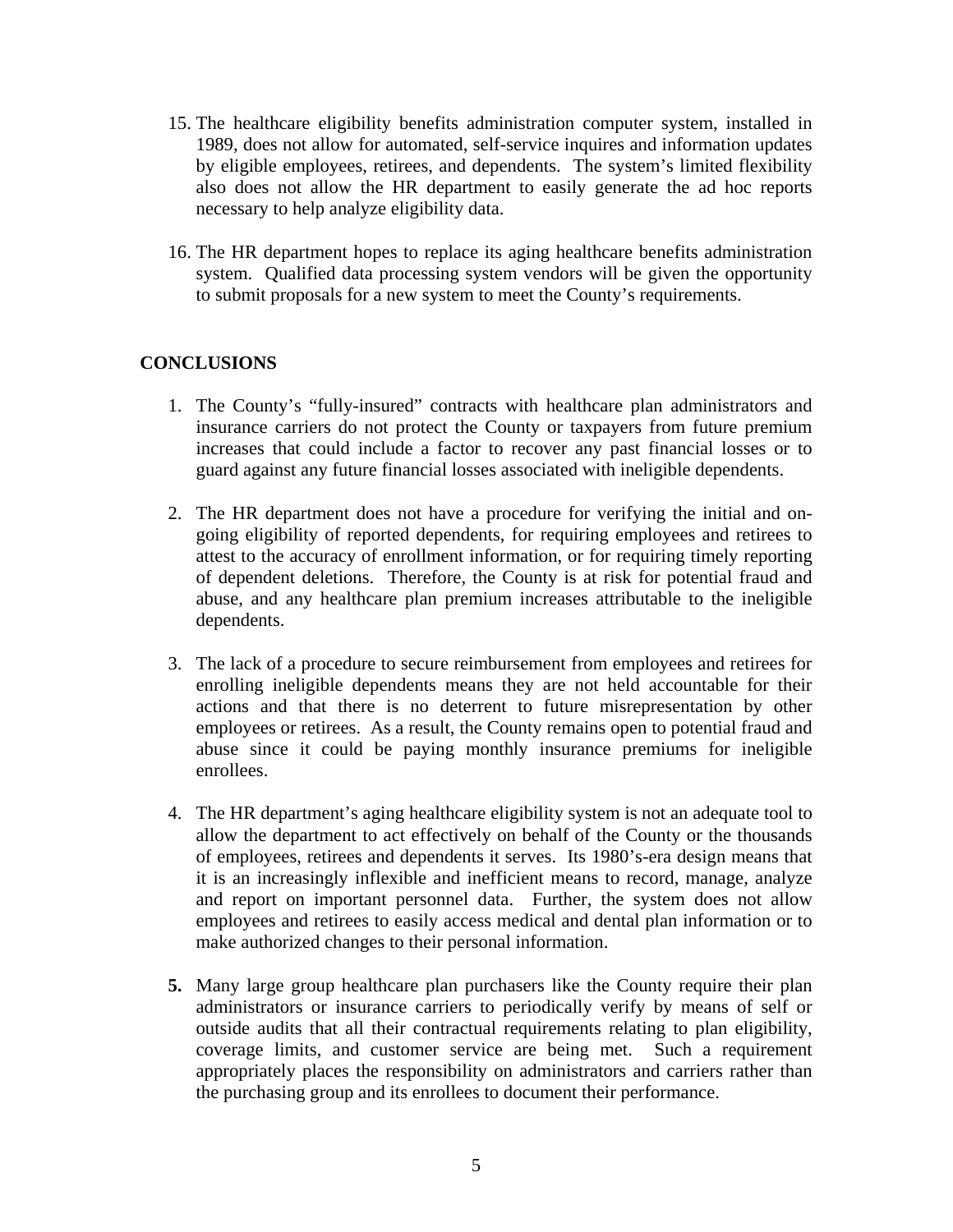#### **RECOMMENDATIONS**

The 2006-2007 Grand Jury recommends the County Board of Supervisors and County Administrator take the following steps to ensure more accurate administration of employee, retiree, and dependent eligibility related to the County's healthcare benefit plans:

- 1. To verify the legal status of all reported dependents at the time of enrollment, require that employees and retirees provide appropriate documentation in the form of original or certified copies of marriage licenses, domestic partner certification, birth certificates, adoption court orders, and court custody orders.
- 2. At the time of enrollment, require employees and retirees in any of the County's healthcare benefit plans to attest to the accuracy of the information they are providing by means of a signature, under penalty of perjury, on the enrollment form.
- 3. Require that employees and retirees report dependent deletions in a timely manner, but in no case later than 60 days following a change in their IRS dependent status; i.e., the employee or retiree is no longer responsible for more than 50% of the enrolled dependent's support.
- 4. Within one year of this report, the HR department should verify the eligibility of all dependents currently enrolled in the County's healthcare plans requiring the same documentation as detailed in recommendations 1 through 3, above.
- 5. Thereafter, the HR department should verify the status of dependents already enrolled, annually, requiring the same documentation as detailed in recommendations 1 through 3, above for whom appropriate documentation was not previously secured and/or copies of which are not on file.
- 6. Consistent with the County's policy, establish and implement a procedure for securing reimbursement from employees and retirees for all costs associated with the delivery of medical or dental services provided to an ineligible enrollee in the County's healthcare plans.
- 7. Within one year of this report, complete the data processing system vendor screening process in preparation for the purchase and installation of a healthcare eligibility administration system to replace the County's aging, inflexible system.
- 8. Require all health plan administrators and insurance carriers to complete annual administration quality assurance self-audits and/or external audits, at their own expense, with reports to the Human Resources department to ensure that all the County's contractual obligations are being met; e.g., eligibility verification, plan coverage limits, customer service, and performance levels.